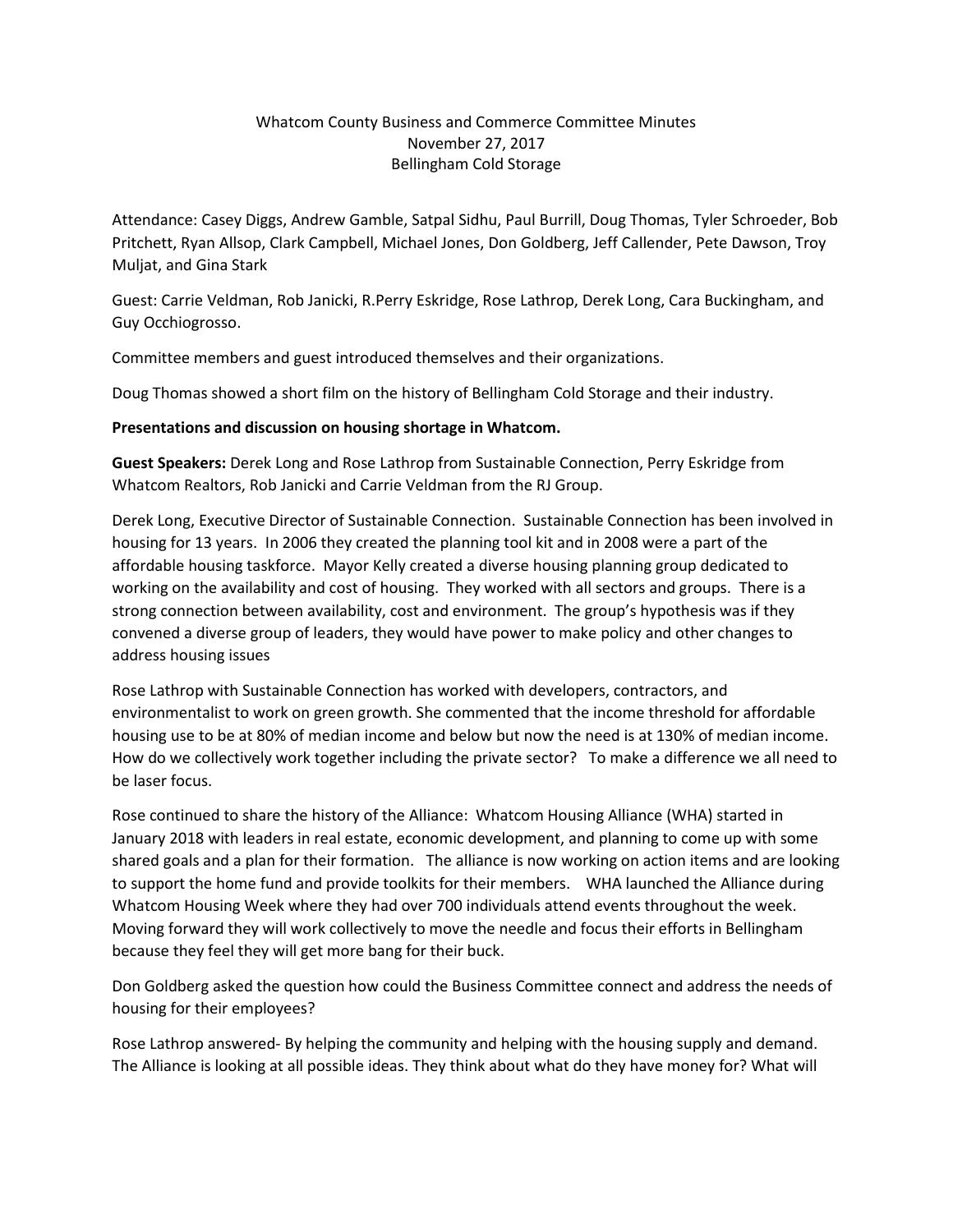policies/efforts will have the most impact? The Alliance is also doing education and technical assistance/support.

Derek Long- He hopes that the Housing Alliance will be stacked with experts that can guide the policy issues that come before the Bellingham city council. This includes representatives from local businesses to help guide issues on housing policies.

Casey Gibbs - It is very challenging and frustrating to talk and deal with government staff (city/planning or permitting) on these policy issues and educating them will be challenging.

Rose Lathrop-Kulsan CLT and Habitat for Humanity is building a development and are having planning/permitting challenges. It is eye opening as to what the process is and is putting that on a priority list.

Perry Eskridge from Whatcom Realtors started his presentation stating coming from the realtor's point of view when doing advocacy for housing every job needs to have a home in close proximity to go to every night. The growth of Bellingham has affected the overall growth of the County. It was projected the County would need 11,000 housing units by 2018 however, it is 2018 and we do not have them. Bellingham just updated their housing consolidated plan. It shows families are paying more than 50% of their income for housing. At that rate, they are unable to maintain their home. There is now a define blur about what is considered affordable housing and what is subsidized housing. Median home price is \$410,000 in Bellingham. Permit fees and land cost are the biggest cost. Bellingham was talking about raising transportation impact fees by \$1,000. He estimates this increase fee will impact around 139 families.

Don Goldberg- There is the duality that is created with this dilemma. What is the solution as we grow? How do we pay for the additional infrastructure we need?

Perry Eskridge comments- That is why we are trying to have conversations with the city and Sustainable Connection. Houses that are being built and what people are searching for are two different things. People want smaller homes and smaller lots. They don't want big yards and big homes. The millennials want to live in urban villages that are centrally located with lots of amenities and close to their jobs. Millennial home ownership is up 40%. The last comprehensive plan talks about buildable land. We can re-zone for building that is more compact but there is neighborhood opposition. There is institutional pushback and we need a lot of leadership. If the Realtors provide push back of course they will look like they are self-serving. An organization like Sustainable Connection would be better suited but we also need leadership from the business community to deliver the message we need housing for our employees. Glad to be addressing this group because the business community is the piece that has been missing.

Ryan Allsop asked the questions- What specifically are you asking us to do? We don't want to sit in meetings and have nothing come out of those meetings. What can we do create change? We have to deal with this now. Are we talking about a policy change? We don't know what to do unless you give us a specific action item.

Guy Occhiogrosso- Suggested if individuals run for office that might create change.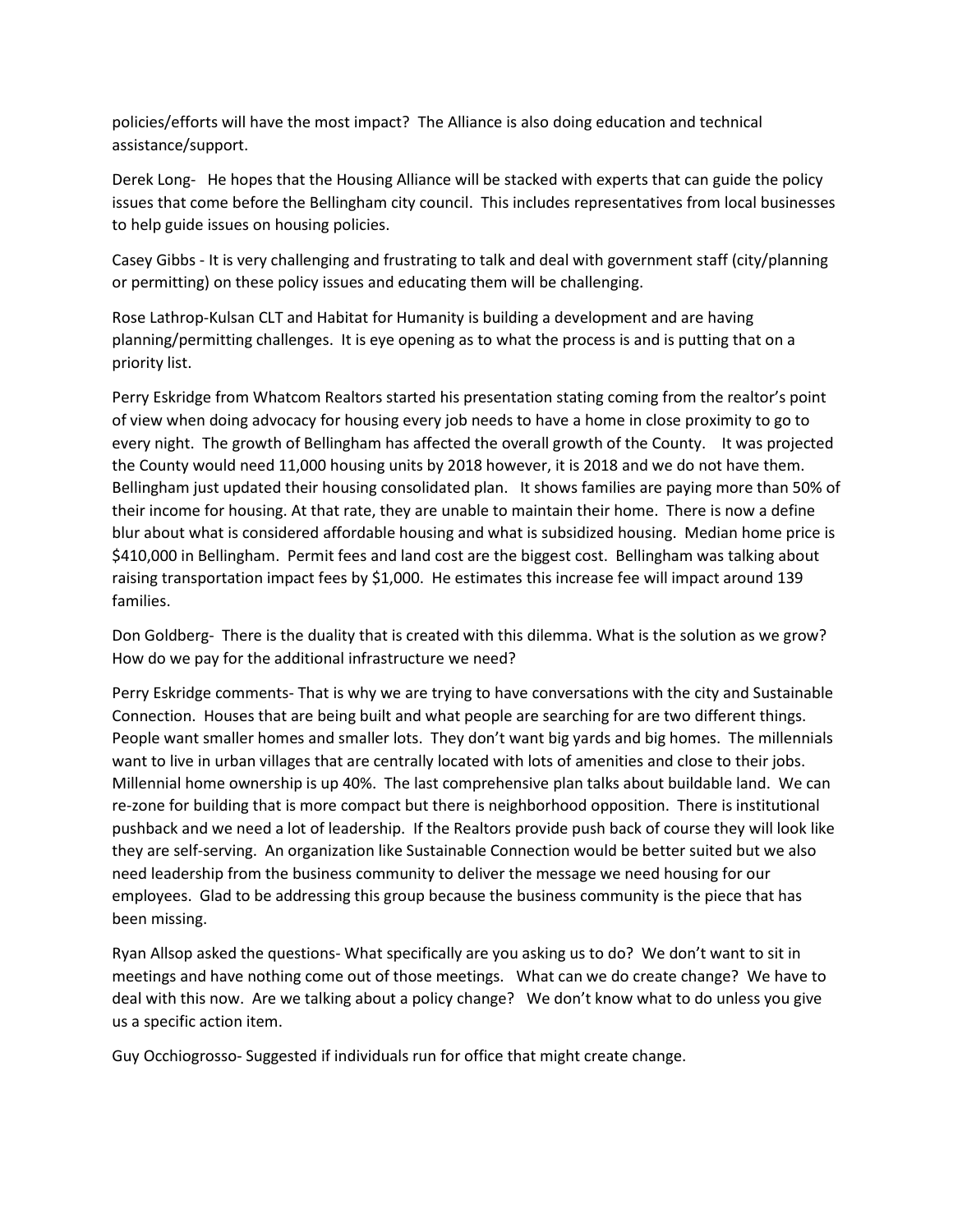Ryan Allsop- There are many policies that make it challenging to develop in many neighborhoods. There are few places to develop. Bellingham is taking land out of the system. We need to put land back into the system. Every neighborhood needs to be vested in creating more housing.

Carrie Veldman from RJ Group - We are evil developers. We own over 100 acres in town(Bellingham). We have detach units in the north end. Most units do not have a backyard but access to green space. They have over 100 units in permitting or construction. But really that isn't that much. Housing success relies on a lot of things.

Perry Eskridge-Bellingham is getting a new mayor and suggested that the housing conversation is one the group should have with all the candidates who plan to run for office.

Michael Jones- What can we really do? This is a Whatcom County Committee not a Bellingham City Committee. We are supposed to talk to the County Council about issues and polices. We should have a motion to talk to specific organization that deal with those polices.

Michael Jones- We need to determine what our ability is to make recommendation to other entities. The County is not supposed to talk about housing, that is a city issue.

Rose Lathrop -The Housing Alliance is focused on Bellingham because of the impact. If the housing supply is increased in Bellingham we can affect the other cities in counties. We will let you know about when and where to participate. There will be other opportunities for public/private partnerships.

Ron Janicki of RJ Group presented next. He gave a brief of history of Janicki industries from construction/development to logging. Their biggest single issue is housing for their employees. More people commute into Skagit County than out. They developed about 200 units, 60 homes and 70 apartments. Average price was \$300-\$400 thousand dollar homes. People from Seattle, California, and Canada are buying the homes. They focus on developing high-end apartments and low-end homes. Half the folks who are occupying the rental units are from Seattle. The in-fill toolkits have rules set up that do not mess up neighborhoods. It has the green factor and it is allowed to be used only in newly annexed areas. They are working with the city because the floor area ratio. The bank will only finance 4 units. He needs 10 separate banks to do 48 units project. Financing is his biggest hurdle due to Dodd-Frank regulations. He is looking for Seattle based investor so he can do these bigger unit project and to take the pressure off the banks. It is hard to get folks to believe that Bellingham real. They will only do 700 units because they cannot get investors.

Don Goldberg- Have you thought about bringing in foreign investors from Canada?

Ron Janicki- We have worked with Canadian investors before. Carrie is looking at foreign investors for an urban village that she is working on. When are we going to admit that Amazon won? We need to rethink why are we building so much commercial.

Bob Pritchett- Suggested the discussion be paused due to the shortness of time and conclude any business that needed to be done.

Don Goldberg- Stated this committee was created to have a representative of all business sectors. He spoke to County council inquire if they wanted to include a health care provider and recommended Debbie Ahl. He read her background. She is highly educated and capable. If the group agrees he would like to recommend she be voted into the committee.